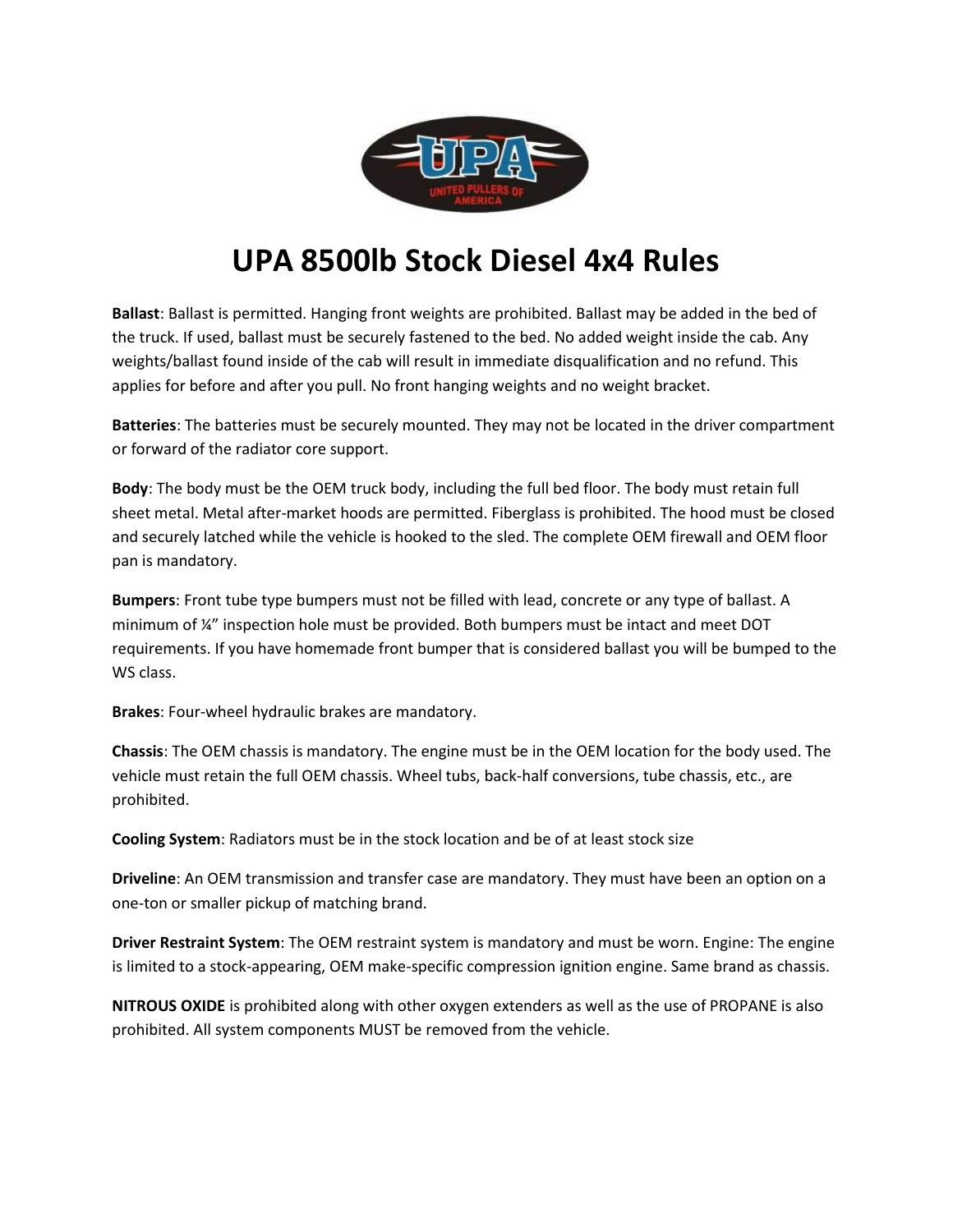**Exhaust**: The exhaust must exit rearward and vertical of the driver's compartment. Stacks exiting through the hood or fender well are prohibited. If the muffler or catalytic converter have been changed from stock, two 3/8-inch diameter bolts must be installed through the exhaust pipe in a cross pattern within one inch of each other as close to the turbo as is practical.

**Fuel**: The fuel must be pump #1/#2 diesel only. Soy/Bio-diesel fuel is permitted.

**Fuel Injection Pump**: The fuel injection pump is limited to a stock-appearing, OEM engine model-specific pump only. The use of multiple high-pressure common-rail fuel pumps is prohibited. Power stroke engines with a single factory turbo may not utilize a second-High Pressure Oil Pump. Pumps from different years in the same engine model may be interchanged.

**Fuel System**: The OEM fuel tank is mandatory and must be used. Racing fuel cells are prohibited and must be removed from the vehicle.

**Harmonic** Ba**lance**r: All engines turning 4500 RPM and higher must be equipped with a harmonic balancer or damper meeting SFI Spec 18.1.

**Hitch**: The hitch must be a receiver-style hitch, must be ridged in all directions; reinforcements are permitted. Reinforcements must not extend forward of the centerline of the rear axle. Trick hitches are prohibited. The hooking point must be the rear-most point on the vehicle and must be rearward of the stock location of the tailgate. The hitch must be horizontal to the ground and stationary in all directions. Bumpers may be notched but not removed. The hitch's height from the ground may not exceed 26 inches on 4wd units and 30 inches on 2wd units. The hooking point must have a minimum 3.750-inch inside diameter opening for the sled hook. The hooking point will be measured to the center of the clevis loop. Interior: A complete interior, including dashboard, door panels, headliner, etc., is mandatory. Two matching front seats are mandatory. Aftermarket seats are permitted; they must be fully upholstered. All factory controls (lights, signals, horn, windows, wipers, etc.) must be retained and be operative. The use of hand-throttle controls is prohibited.

**Rear End**: Non-OEM rear-end housings are prohibited. It must have been an option on a one-ton or smaller pick up. Rear axle bolts must be covered by a cap or shield.

**Steering**: The vehicle must retain the full, original OEM steering gear. The vehicle must retain the original OEM power steering assistance, if it was so equipped. Additional stabilizers are permitted. Non-OEM power assist methods are prohibited.

**Street Equipment**: Complete headlight and taillight assemblies (all) are mandatory and must be operative. Complete OEM windshield and windows are mandatory. Windows must be operative per factory specifications; that is, they must open and close via OEM electrical or mechanical means.